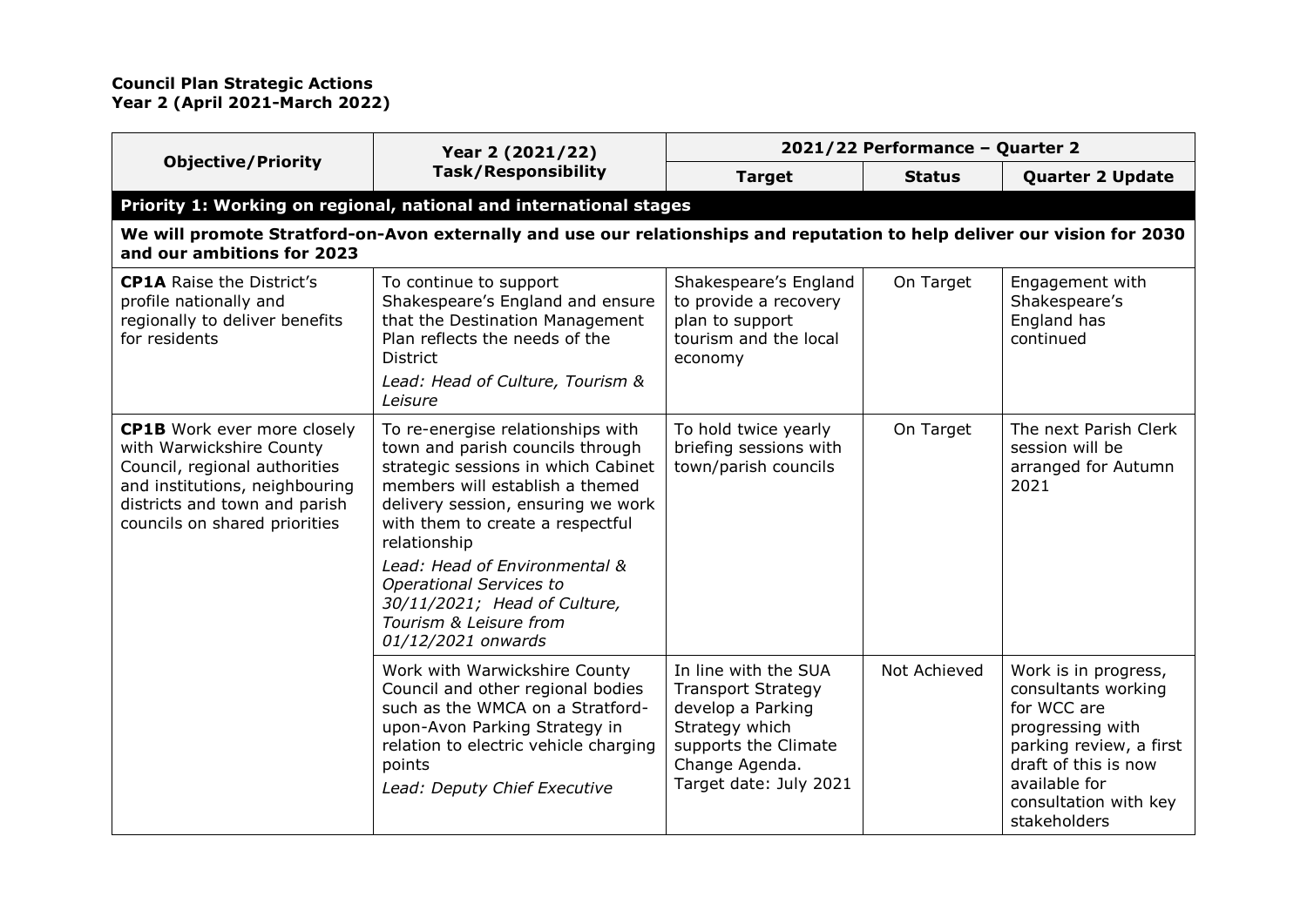|                                                                                                                                          | Year 2 (2021/22)                                                                                                                                                                                                                            |                                                                                                                  | 2021/22 Performance - Quarter 2 |                                                                                                                                                                                                                                |  |
|------------------------------------------------------------------------------------------------------------------------------------------|---------------------------------------------------------------------------------------------------------------------------------------------------------------------------------------------------------------------------------------------|------------------------------------------------------------------------------------------------------------------|---------------------------------|--------------------------------------------------------------------------------------------------------------------------------------------------------------------------------------------------------------------------------|--|
| <b>Objective/Priority</b>                                                                                                                | <b>Task/Responsibility</b>                                                                                                                                                                                                                  | <b>Target</b>                                                                                                    | <b>Status</b>                   | <b>Quarter 2 Update</b>                                                                                                                                                                                                        |  |
| <b>CP1C</b> - Ensure the district<br>benefits from Coventry City of<br>Culture (2021) and the<br>Birmingham Commonwealth<br>Games (2022) | Raise awareness of the<br>Birmingham Commonwealth<br>Games (2022) and use it as a<br>springboard in encouraging more<br>residents to be active and<br>participate in sport<br>Lead: Head of Culture, Tourism &<br>Leisure                   | Target date: March<br>2022                                                                                       | Reporting<br>Quarter 4          |                                                                                                                                                                                                                                |  |
|                                                                                                                                          | Priority 2: Enhancing the quality of Stratford-on-Avon as a place                                                                                                                                                                           |                                                                                                                  |                                 |                                                                                                                                                                                                                                |  |
| visit and invest                                                                                                                         | We will use our roles and powers, an ever-closer relationship with Warwickshire County Council and effective<br>collaboration with other partners to enable us to ensure that Stratford-on-Avon is an excellent place to live, work, learn, |                                                                                                                  |                                 |                                                                                                                                                                                                                                |  |
| CP2A - Promote, enhance and<br>protect the cultural, heritage<br>and natural assets of the<br>district                                   | Gateway Project - Windsor Street<br>Car Park (feasibility/masterplan)<br>Lead: Deputy Chief Executive                                                                                                                                       | Identify a clear<br>strategy for the<br>development of the<br>Gateway Project.<br>Target date:<br>September 2021 | Achieved                        | A levelling up bid for<br>this site has been<br>submitted the<br>outcome of which is<br>expected in autumn<br>2021                                                                                                             |  |
| <b>CP2B</b> - Improve the health<br>and wellbeing of all residents                                                                       | Delivery of the Active Communities<br>Strategy<br>Lead: Head of Environment &<br><b>Operations</b>                                                                                                                                          | Target date: March<br>2022                                                                                       | Reporting<br>Quarter 4          |                                                                                                                                                                                                                                |  |
|                                                                                                                                          | Deliver our Health and Wellbeing<br>Approach in conjunction with<br>partners including the Coventry<br>and Warwickshire Health and Care<br>Partnership<br>Lead: Head of Housing                                                             | Target date: March<br>2022                                                                                       | On Target                       | Completed and closed<br>Covid 19 Community<br>Recovery Plan.<br>Introduced and gained<br>Cabinet approval for<br>Social Inclusion<br>Statement action<br>plan. Housing and<br><b>Homeless Strategy</b><br>approved by Cabinet. |  |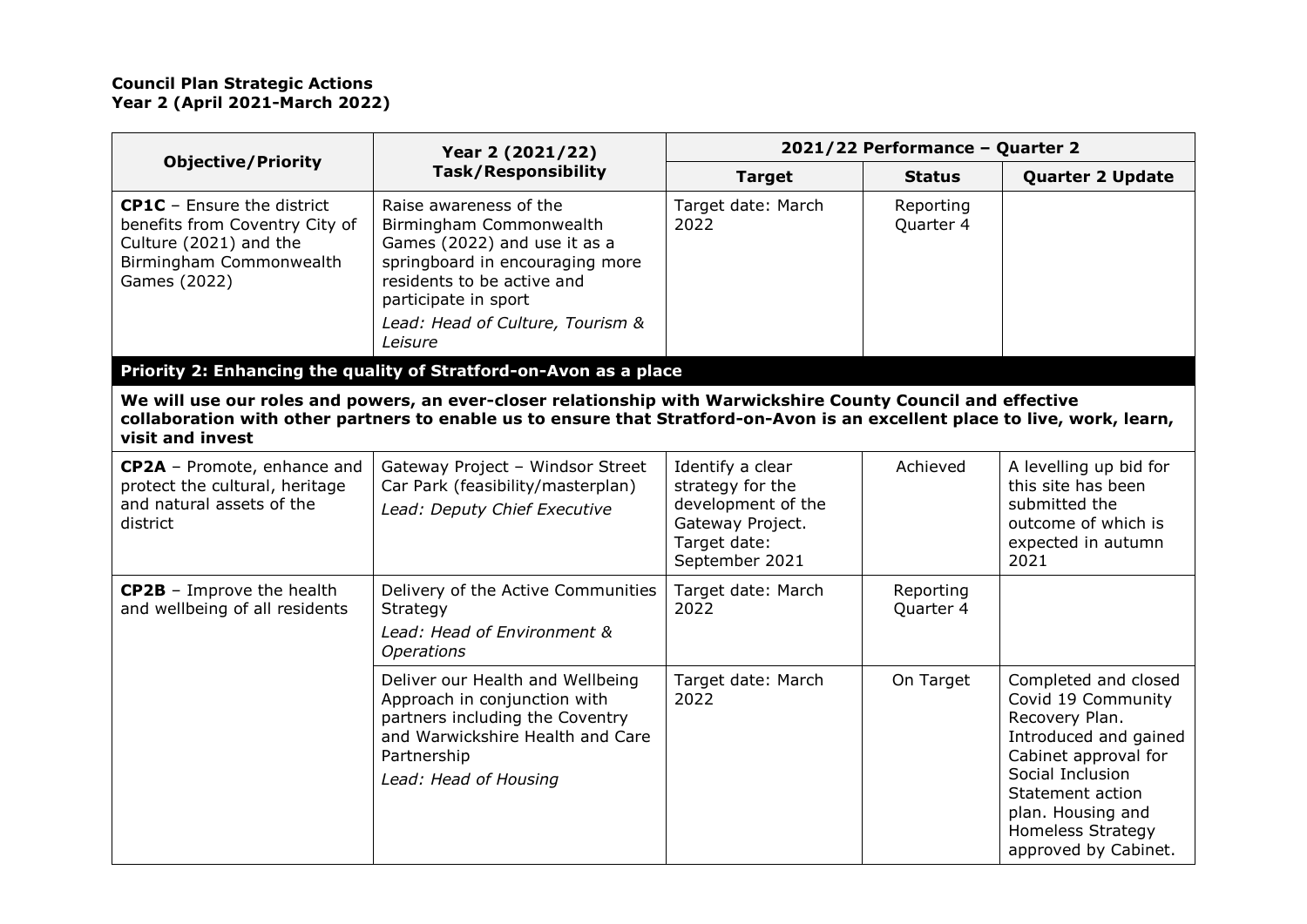|                                                                                                  | Year 2 (2021/22)<br><b>Task/Responsibility</b>                                                                     | 2021/22 Performance - Quarter 2                                   |                        |                                                                                                                                                                                                                                                                                                                                                                       |
|--------------------------------------------------------------------------------------------------|--------------------------------------------------------------------------------------------------------------------|-------------------------------------------------------------------|------------------------|-----------------------------------------------------------------------------------------------------------------------------------------------------------------------------------------------------------------------------------------------------------------------------------------------------------------------------------------------------------------------|
| <b>Objective/Priority</b>                                                                        |                                                                                                                    | <b>Target</b>                                                     | <b>Status</b>          | <b>Quarter 2 Update</b>                                                                                                                                                                                                                                                                                                                                               |
|                                                                                                  |                                                                                                                    |                                                                   |                        | County wide Homeless<br>Strategy supported by<br>Cabinet.                                                                                                                                                                                                                                                                                                             |
| <b>CP2C</b> - Maintain the high level<br>of community safety and<br>address perceptions of crime | Expansion, upgrade and<br>modernisation of CCTV<br>Lead: Head of Community<br>Protection                           | Target date: July 2021                                            | Not Achieved           | Phase 3 cameras - 4<br>out of 6 have been<br>installed in Shipston<br>(Darlingscote Road);<br>Bidford (Honeybourne<br>Road), Stratford<br>(Birmingham Road<br>and Shipston Road).<br>The Stratford<br>(Evesham Road)<br>camera will be<br>complete in October;<br>and the Earlswood<br>camera works are due<br>to commence w/c 25<br>October.                         |
|                                                                                                  | Deliver SDC assigned actions<br>within the Crime and Disorder<br>Strategy<br>Lead: Head of Community<br>Protection | Deliver actions<br>identified in the action<br>plan by March 2022 | Reporting<br>Quarter 4 | County Lines<br>educational theatre<br>productions<br>completed, reaching<br>19 schools and over<br>3,000 students; five<br>mobile CCTV cameras<br>deployed in key<br>locations resulting five<br>warrants and 9 arrests<br>for county lines drug<br>supply. Produced<br>anonymous reporting<br>and support leaflets<br>being distributed in<br>safe needle packs via |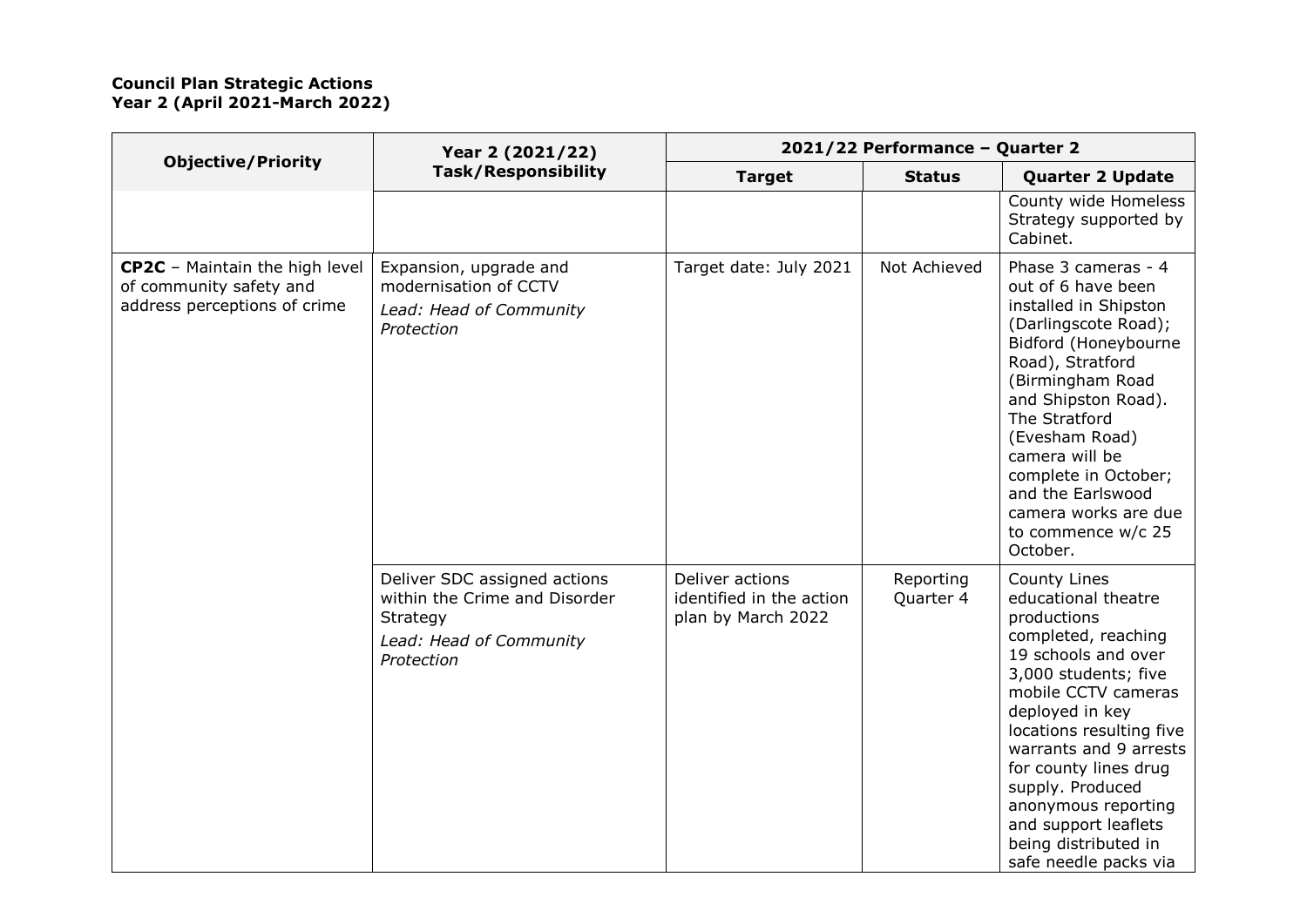| <b>Objective/Priority</b>                                                                                        | Year 2 (2021/22)<br><b>Task/Responsibility</b>                                                                                                                                                                           | 2021/22 Performance - Quarter 2                                                                                                                                                                 |                        |                                                                                                                                                                                                                                                                                                                  |
|------------------------------------------------------------------------------------------------------------------|--------------------------------------------------------------------------------------------------------------------------------------------------------------------------------------------------------------------------|-------------------------------------------------------------------------------------------------------------------------------------------------------------------------------------------------|------------------------|------------------------------------------------------------------------------------------------------------------------------------------------------------------------------------------------------------------------------------------------------------------------------------------------------------------|
|                                                                                                                  |                                                                                                                                                                                                                          | <b>Target</b>                                                                                                                                                                                   | <b>Status</b>          | <b>Quarter 2 Update</b>                                                                                                                                                                                                                                                                                          |
|                                                                                                                  |                                                                                                                                                                                                                          |                                                                                                                                                                                                 |                        | pharmacies.<br>Temporary funded<br><b>Street Marshals</b><br>patrolled in July and<br>August. Safer Streets<br>funding bid submitted<br>to the Home Office.<br>Meaningful Change<br>contactless donation<br>points installed at HR<br>Café, Roly's Fudge<br>and in discussion with<br>3 further retailers.       |
| <b>CP2D</b> - Strengthen the<br>District's reputation for high<br>quality education, research<br>and development | To support the ambitions for<br>growth at the Wellesbourne<br>Campus and Quinton Rail<br><b>Technology Centre</b><br>Lead: Head of Place & Economy                                                                       | Develop plans with the<br>CWLEP to help assist<br>these aspirations.<br>Target date:<br>December 2021                                                                                           | Reporting<br>Quarter 3 |                                                                                                                                                                                                                                                                                                                  |
| <b>CP2E</b> - Increase the level and<br>quality of broadband coverage                                            | Promotion of Community Fibre<br>programme rollout - monthly<br>meetings with BDUK/BT Openreach<br>to monitor and encourage scheme<br>take up across the District<br>Lead: Head of Revenues &<br><b>Customer Services</b> | BDUK phase 3 to end<br>March 2021. Gigabit<br>Voucher Scheme still<br>available - revised<br>programme from<br>Government to reach<br>rural areas. SDC<br>working with BDUK<br>and BT Openreach | Not Achieved           | <b>BDUK Phase 3 has</b><br>now slipped to end of<br>December 2021.<br><b>Additional Gigabit</b><br>funding made<br>available. Meeting<br>with DCMS took place<br>September 2021.<br><b>Further Guidance to</b><br>be issued by DCMS.<br>Monthly meetings on<br>progress of scheme<br>continue with<br>Openreach. |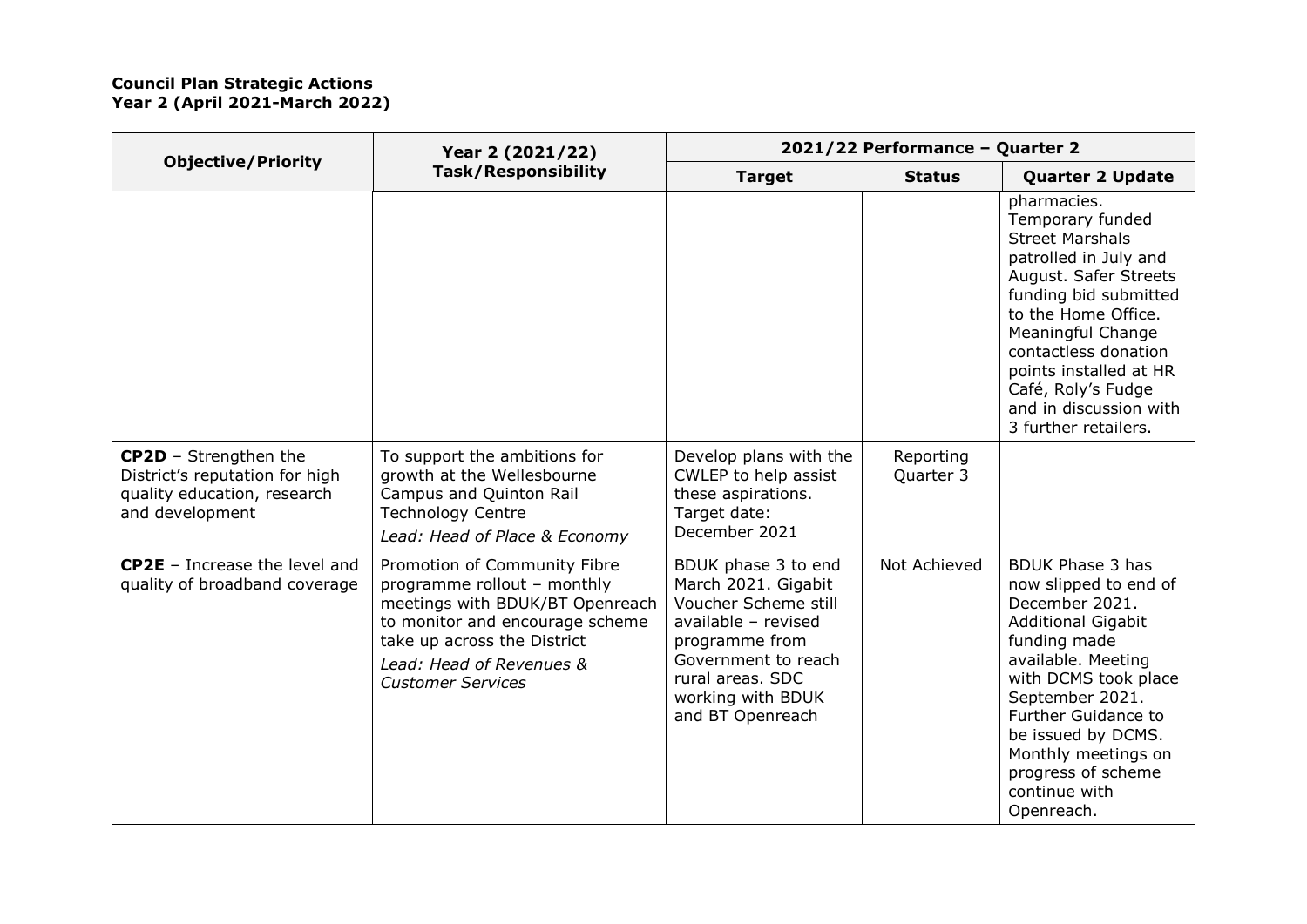|                                                                                                                                                       |                                                                                                                                                                                                                                                                                    | 2021/22 Performance - Quarter 2                                                            |                        |                                                                                                                                                                                                                    |
|-------------------------------------------------------------------------------------------------------------------------------------------------------|------------------------------------------------------------------------------------------------------------------------------------------------------------------------------------------------------------------------------------------------------------------------------------|--------------------------------------------------------------------------------------------|------------------------|--------------------------------------------------------------------------------------------------------------------------------------------------------------------------------------------------------------------|
| <b>Objective/Priority</b>                                                                                                                             | Year 2 (2021/22) Task                                                                                                                                                                                                                                                              | <b>Target</b>                                                                              | <b>Status</b>          | <b>Quarter 2 Update</b>                                                                                                                                                                                            |
| Priority 3 - Nurturing a thriving, innovative and inclusive economy                                                                                   |                                                                                                                                                                                                                                                                                    |                                                                                            |                        |                                                                                                                                                                                                                    |
| We will work with the Warwickshire Local Enterprise Partnership, West Midlands Combined Authority and Midlands<br>Engine to support our local economy |                                                                                                                                                                                                                                                                                    |                                                                                            |                        |                                                                                                                                                                                                                    |
| CP3A - Obtain maximum benefit<br>for the district from the<br>implementation of the West<br>Midlands Local Industrial Strategy                        | To review actions<br>identified in the Local<br><b>Industrial and Economic</b><br>Development Strategy<br>(LIEDS)<br>Lead: Head of Place &<br>Economy                                                                                                                              | Review action plan to<br>support the LIEDS.<br>Target date: June<br>2021                   | Achieved               | New South Warwickshire<br>Economic Strategy being<br>prepared.<br>Stakeholder engagement<br>in July 2021;<br>consultation on draft<br>strategy expected late<br>autumn 2021, with<br>adoption in December<br>2021. |
|                                                                                                                                                       | Develop a support<br>package to help<br>businesses post COVID.<br>£1million of Discretionary<br>Business Rate funding set<br>aside to help businesses<br>diversify or grow post<br>pandemic in conjunction<br>with the Growth Hub<br>Lead: Head of Revenues<br>& Customer Services | Government Target for<br>funding to be spent by<br>2022. Target date:<br><b>March 2022</b> | Reporting<br>Quarter 4 |                                                                                                                                                                                                                    |
|                                                                                                                                                       | To complete the overall<br>design and commence<br>work on the Stratford<br>Riverside Project<br>Lead: Deputy Chief<br>Executive                                                                                                                                                    | Overall design to be<br>compete and work on<br>site progressing                            | On Target              | Design work nearing<br>completion, planning<br>Application submitted<br>due for determination<br>November 2021, Initial<br>works on site have<br>commenced.                                                        |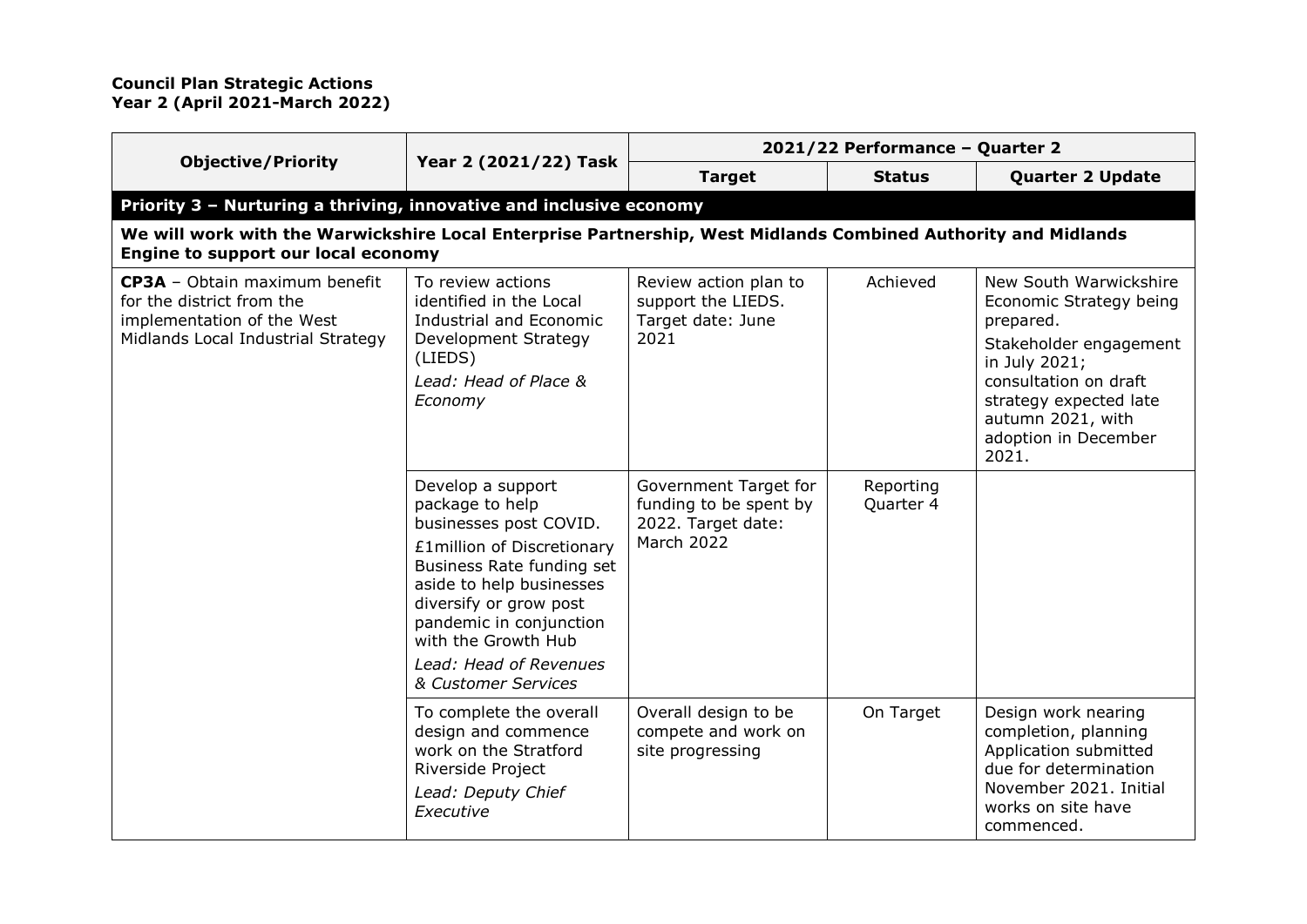|                                                                                                                                                           | Year 2 (2021/22) Task                                                                                                                                         | 2021/22 Performance - Quarter 2           |                        |                                                                                                                             |
|-----------------------------------------------------------------------------------------------------------------------------------------------------------|---------------------------------------------------------------------------------------------------------------------------------------------------------------|-------------------------------------------|------------------------|-----------------------------------------------------------------------------------------------------------------------------|
| <b>Objective/Priority</b>                                                                                                                                 |                                                                                                                                                               | <b>Target</b>                             | <b>Status</b>          | <b>Quarter 2 Update</b>                                                                                                     |
| <b>CP3B</b> – Enable the growth of<br>businesses in key sectors,<br>including automotive & transport,<br>agricultural technologies and<br>medical sectors | SDC represented on the<br>Town Centre Strategic<br>Partnership Meeting<br>Lead: Head of Place and<br>Economy                                                  | To help form plans for<br>the town centre | Reporting<br>Quarter 4 |                                                                                                                             |
| Priority 4 - Responding to the Climate Change Emergency                                                                                                   | Develop a joint South<br>Warwickshire Plan to co-<br>ordinate events (markets,<br>etc.) to support economic<br>recovery<br>Lead: Head of Place and<br>Economy | Plan to be produced by<br>October 2021    | Reporting<br>Quarter 3 | See CP3A LIEDS.                                                                                                             |
| We will do all we can locally to contribute to national carbon reduction targets, fulfil our aim to becoming a carbon-                                    |                                                                                                                                                               |                                           |                        |                                                                                                                             |
| neutral District by 2030 and support measures to adapt to the impact of climate change                                                                    |                                                                                                                                                               |                                           |                        |                                                                                                                             |
| <b>CP4C</b> - Take action to adapt to<br>the impact of climate change                                                                                     | Action plan to be in place<br>by September 2021<br>Lead: Programme<br>Director for Climate<br>Change                                                          | September 2021                            | Not Achieved           | Action plan prepared and<br>considered by Climate<br>Change panel ready for<br>consideration by Cabinet<br>in November 2021 |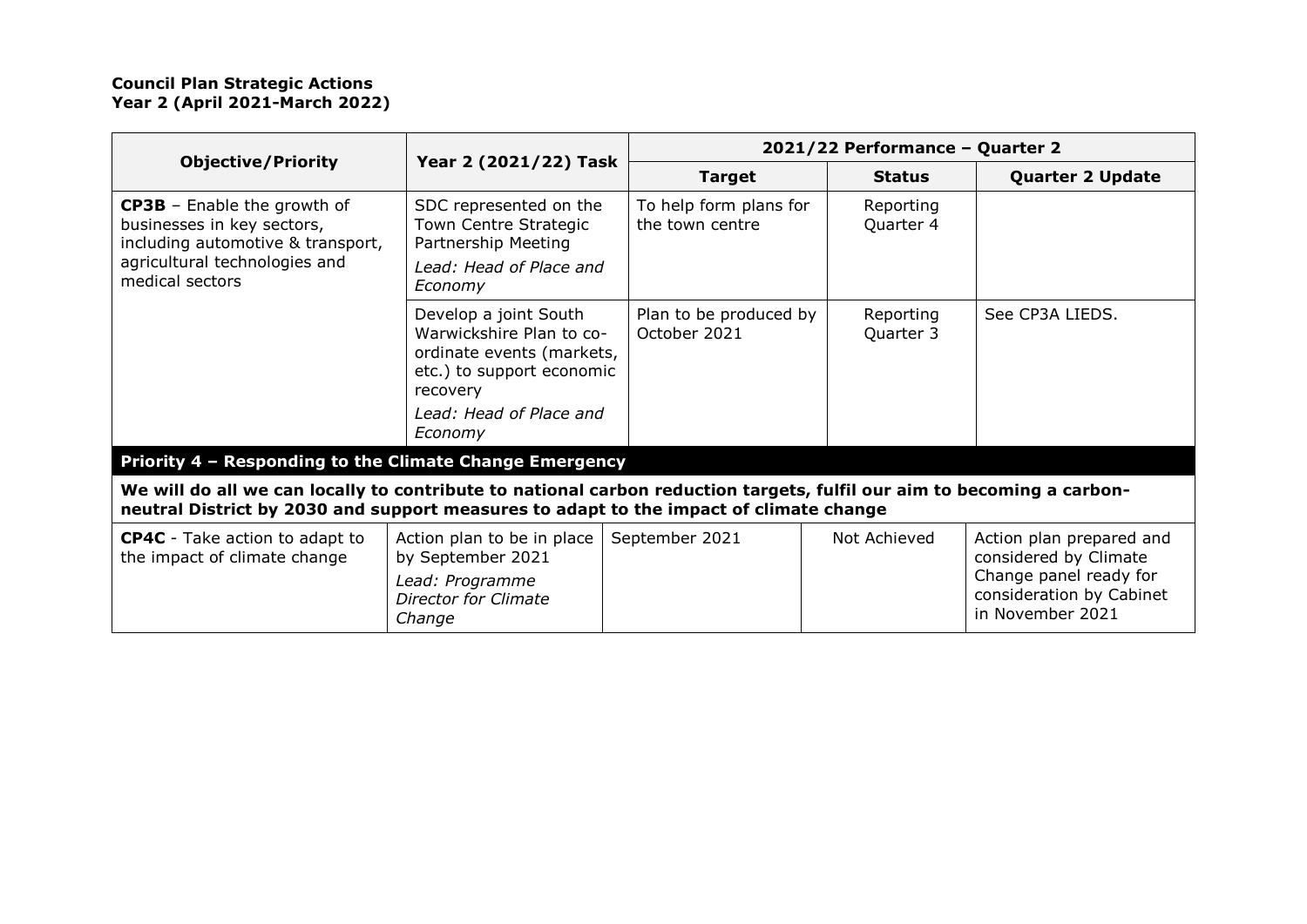|                                                                                                                                                         |                                                                                                                    | 2021/22 Performance - Quarter 2                                                                                                                                                        |                        |                                                                                                                                                                                                                                                                                                                                                                                   |
|---------------------------------------------------------------------------------------------------------------------------------------------------------|--------------------------------------------------------------------------------------------------------------------|----------------------------------------------------------------------------------------------------------------------------------------------------------------------------------------|------------------------|-----------------------------------------------------------------------------------------------------------------------------------------------------------------------------------------------------------------------------------------------------------------------------------------------------------------------------------------------------------------------------------|
| <b>Objective/Priority</b>                                                                                                                               | Year 2 (2021/22) Task                                                                                              | <b>Target</b>                                                                                                                                                                          | <b>Status</b>          | <b>Quarter 2 Update</b>                                                                                                                                                                                                                                                                                                                                                           |
|                                                                                                                                                         | Priority 5 - Putting residents and communities centre stage                                                        |                                                                                                                                                                                        |                        |                                                                                                                                                                                                                                                                                                                                                                                   |
| the results                                                                                                                                             | We will listen to and engage with residents and communities, use what we hear to shape what we do, and communicate |                                                                                                                                                                                        |                        |                                                                                                                                                                                                                                                                                                                                                                                   |
| <b>CP5A</b> - Ensure that residents<br>are confident that the council<br>will convene focussed and<br>timely discussions on issue of<br>concern to them | Work with partners to help<br>deliver Fred Winter Project<br>Head of Revenues & Customer<br><b>Services</b>        | Centre to open June<br>2021                                                                                                                                                            | Not Achieved           | Opening delayed until<br>November 2021, with<br>first referrals starting<br>December / January<br>2021/22. Additional<br>building safety work<br>on fire escapes has<br>delayed opening.                                                                                                                                                                                          |
|                                                                                                                                                         | Develop a Public Open Space<br>Policy<br>Lead: Deputy Chief Executive                                              | Determine a policy<br>position in relation to<br>service charges for new<br>estates. Target date:<br>October 2021                                                                      | Reporting<br>Quarter 3 |                                                                                                                                                                                                                                                                                                                                                                                   |
| <b>CP5B</b> - Communicate actively<br>with residents and respond<br>quickly to customers                                                                | Review public participation at<br>Council meetings<br>Lead: Head of ICT                                            | Ensure the continued<br>support for virtual<br>meetings and<br>broadcasting of Council<br>Content, including the<br>facilitation of Hybrid<br>Meetings. Target date:<br>September 2021 | Achieved               | <b>Hybrid Meetings are</b><br>currently being<br>successfully operated<br>by Stratford District<br>Council. Members of<br>the public can watch<br>the live events using<br>Microsoft Teams and<br>whilst the camera<br>views available are<br>limited, it still<br>facilitates visibility of<br>the room.<br>Representatives can<br>also joint remotely<br>via Teams if required. |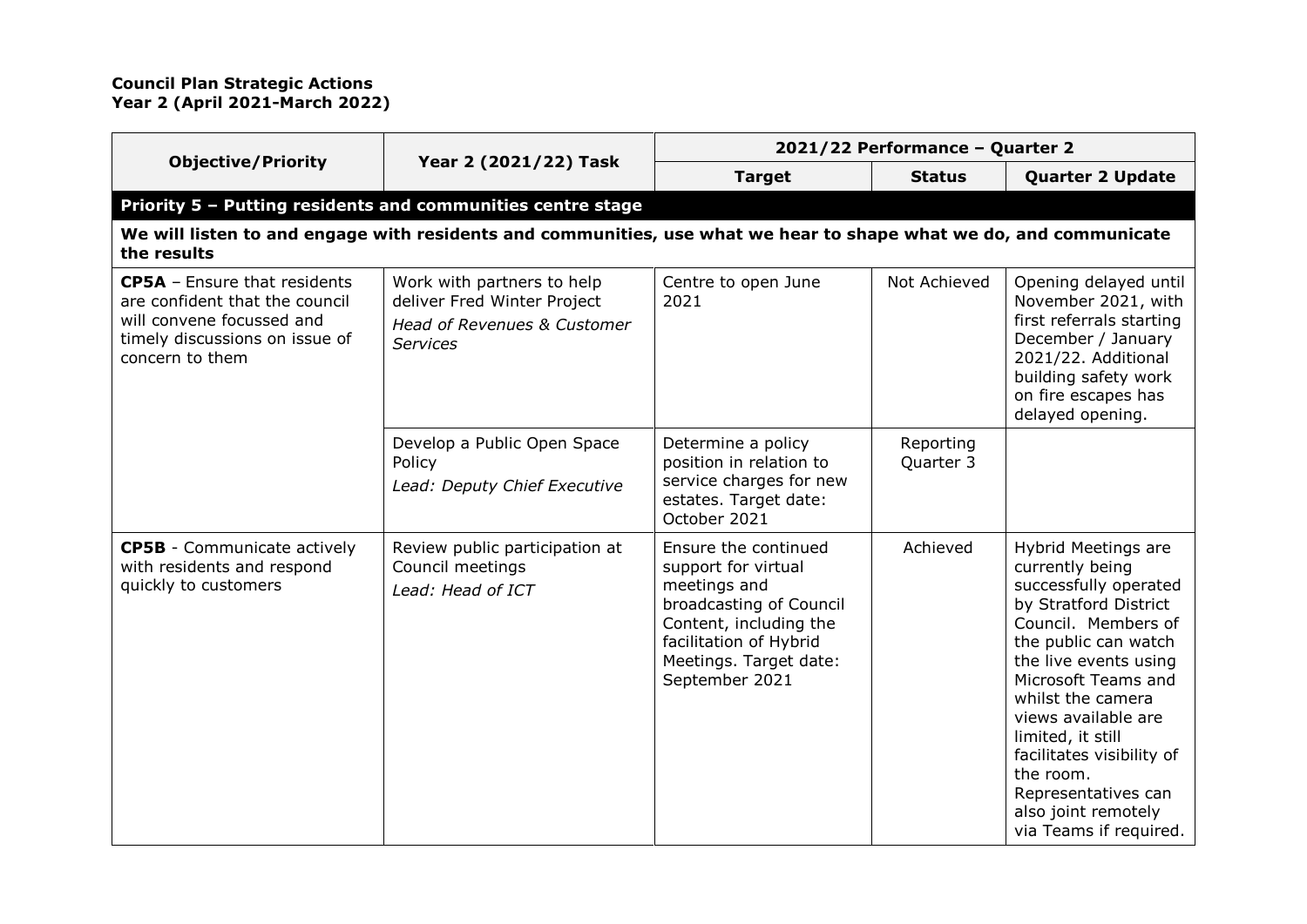|                                                                              |                                                                                                                                                                                        | 2021/22 Performance - Quarter 2                                                                                                                                               |                                                     |                                                                                                                                                                      |
|------------------------------------------------------------------------------|----------------------------------------------------------------------------------------------------------------------------------------------------------------------------------------|-------------------------------------------------------------------------------------------------------------------------------------------------------------------------------|-----------------------------------------------------|----------------------------------------------------------------------------------------------------------------------------------------------------------------------|
| <b>Objective/Priority</b>                                                    | Year 2 (2021/22) Task                                                                                                                                                                  | <b>Target</b>                                                                                                                                                                 | <b>Status</b>                                       | <b>Quarter 2 Update</b>                                                                                                                                              |
|                                                                              | Promote the facilitation of<br>Member surgeries through<br>better use of technology<br>Lead: Head of ICT                                                                               | Complete the rollout of<br>laptops and provide<br>appropriate training for<br>Members to facilitate on-<br>line surgeries. Target<br>date: October 2021                       | Reporting<br>Quarter 3                              |                                                                                                                                                                      |
|                                                                              | Make better use of social media<br>channels to promote community<br>engagement, insight<br>development and distribution of<br>key council messages<br>Lead: Head of ICT                | Consider the inclusion of<br>social media messaging<br>platforms in Contact<br>Centre operations for<br>Customer Engagement.<br>Target date: November<br>2021                 | Reporting<br>Quarter 3                              |                                                                                                                                                                      |
|                                                                              | Development of the Council's<br>Digital Strategy to promote<br>customer self-service and<br>demand management through<br>development of high quality<br>solutions<br>Lead: Head of ICT | Complete a review of the<br>Digital Strategy to align<br>with Warwick District<br>Council and address<br>future customer access<br>strategies. Target date:<br>September 2021 | Achieved                                            | The Digital Strategy<br>is scheduled to be<br>considered by the<br>Cabinet at the<br>December 2021<br>meeting                                                        |
| CP5C - Be on the front foot in<br>our media and communications<br>activities | Implement a new Media and PR<br>Strategy in partnership with<br><b>Warwick District Council</b><br>Lead: Head of People &<br>Communications                                            | Development of a<br>proactive Media and PR<br>Strategy ahead of the<br>budget process for<br>2022/23. Target date:<br>September 2021                                          | Change in<br>approach<br>following Joint<br>Working | The Council is now<br>working very much<br>more closely with<br>Warwick DC in<br>relation to Media and<br>PR. The joint policy<br>will be developed in<br>due course |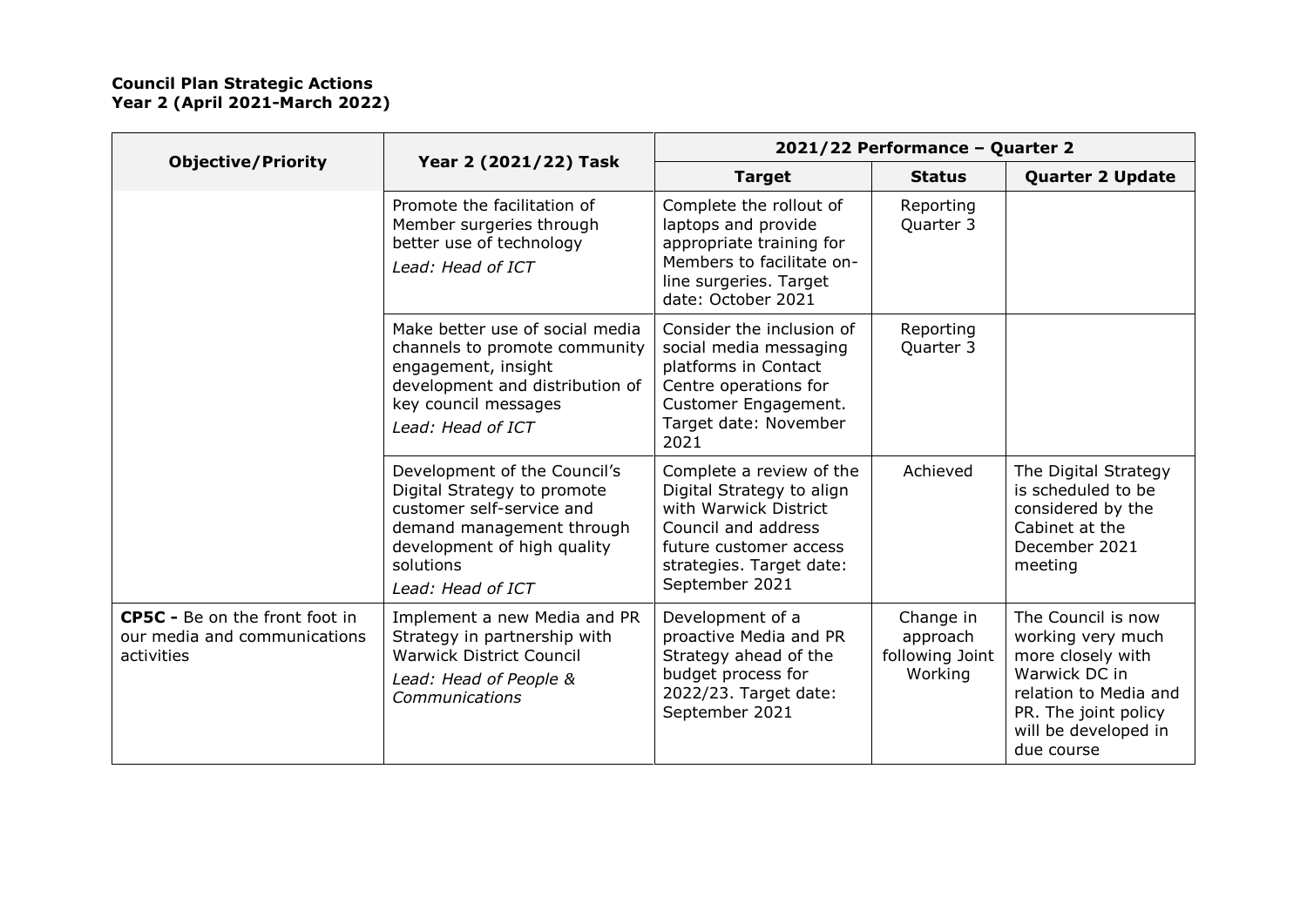|                                                                                                               |                                                                                                                                                                                                                  | 2021/22 Performance - Quarter 2                                                                                                                                                   |               |                                                                                                                                                                                                                                                                                                                                                                                                                                                                                                                                                                                                                                                                                                                                                                                                                                                                                                    |
|---------------------------------------------------------------------------------------------------------------|------------------------------------------------------------------------------------------------------------------------------------------------------------------------------------------------------------------|-----------------------------------------------------------------------------------------------------------------------------------------------------------------------------------|---------------|----------------------------------------------------------------------------------------------------------------------------------------------------------------------------------------------------------------------------------------------------------------------------------------------------------------------------------------------------------------------------------------------------------------------------------------------------------------------------------------------------------------------------------------------------------------------------------------------------------------------------------------------------------------------------------------------------------------------------------------------------------------------------------------------------------------------------------------------------------------------------------------------------|
| <b>Objective/Priority</b>                                                                                     | Year 2 (2021/22) Task                                                                                                                                                                                            | <b>Target</b>                                                                                                                                                                     | <b>Status</b> | <b>Quarter 2 Update</b>                                                                                                                                                                                                                                                                                                                                                                                                                                                                                                                                                                                                                                                                                                                                                                                                                                                                            |
| council                                                                                                       | Priority 6 - In order to deliver this, we will become a more agile and resilient                                                                                                                                 |                                                                                                                                                                                   |               |                                                                                                                                                                                                                                                                                                                                                                                                                                                                                                                                                                                                                                                                                                                                                                                                                                                                                                    |
| <b>CP6A - Create a working</b><br>environment and culture<br>which enables<br>responsive and agile<br>working | Implement a service<br>transformation plan that considers<br>the need to deliver services<br>digitally (CP5B) and address the<br>merger of services with Warwick<br><b>District Council</b><br>Lead: Head of ICT | Complete an inventory of<br>'line-of-business'<br>applications across both<br>organisations, to<br>prioritise opportunities<br>and address liabilities.<br>Target date: June 2021 | Achieved      | An inventory of<br>applications has now been<br>completed. There is little<br>commonality between "line<br>of business" applications<br>used at WDC and SDC,<br>with most services using<br>different applications from<br>different suppliers. One<br>notable exception being<br>Revenues and Benefits.<br>The prioritisation of<br>merging these systems will<br>depend upon the proposed<br>running order of bringing<br>services together and will<br>also be influenced by the<br>priorities placed on each<br>service by the Council.<br>Due to the level of<br>difference between the two<br>authorities, it is inevitable<br>that a degree of dual<br>running will persist and, in<br>some instances, this will<br>stretch beyond the initial<br>life of the merger project.<br>A report will be submitted<br>to the Joint Arrangement<br>Steering Group in Q2,<br>detailing the findings. |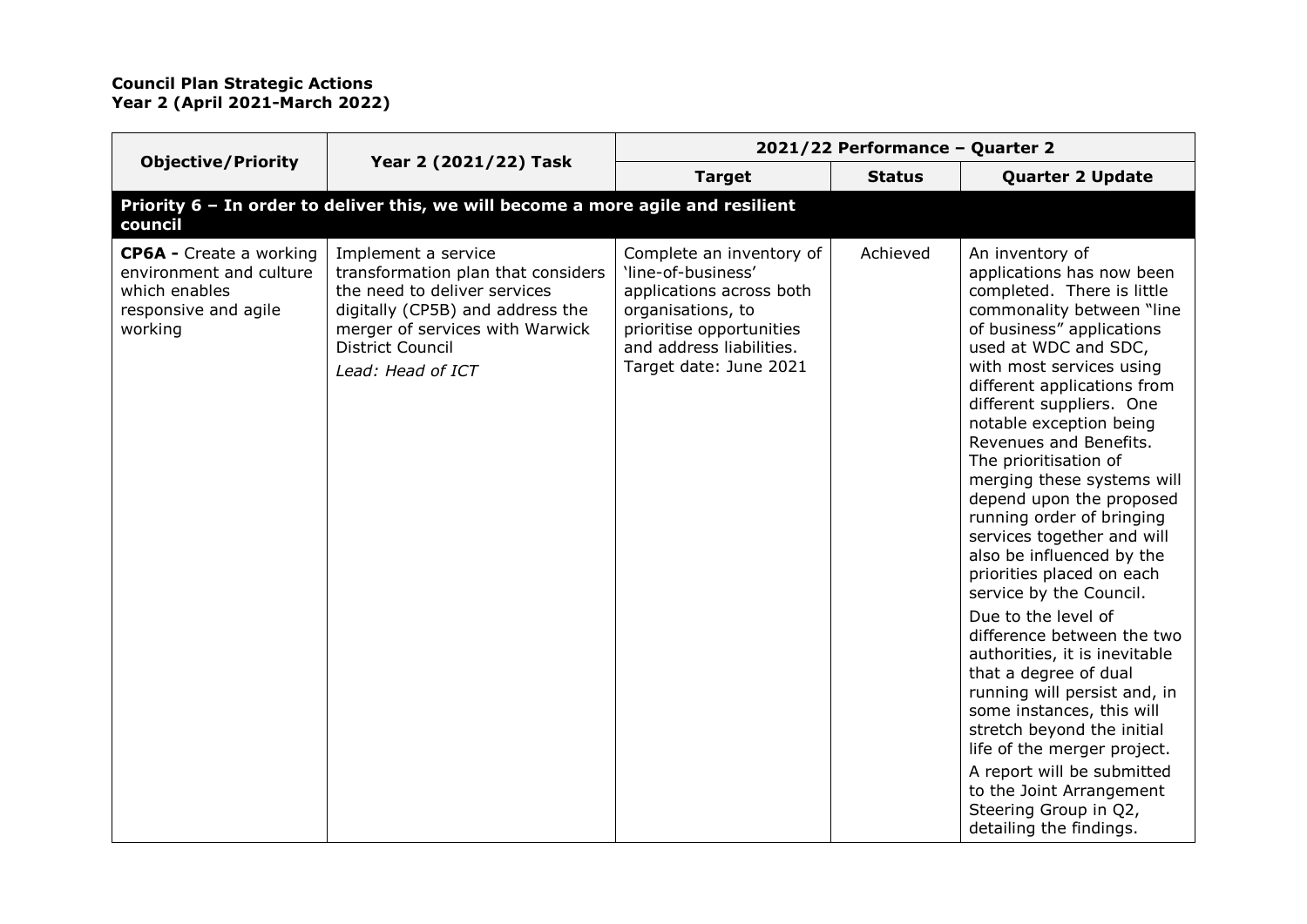|  | Create and begin<br>implementation of an<br>integration plan for basic<br>desktop services such as<br>authentication, email<br>and file services. Target<br>date: September 2021 | Achieved | Work continues to progress<br>in this field. The<br>September audit<br>commenced on time and<br>information is currently<br>being collated to assess our<br>state of readiness.                                                                                                                                                                                                                                                                                            |
|--|----------------------------------------------------------------------------------------------------------------------------------------------------------------------------------|----------|----------------------------------------------------------------------------------------------------------------------------------------------------------------------------------------------------------------------------------------------------------------------------------------------------------------------------------------------------------------------------------------------------------------------------------------------------------------------------|
|  |                                                                                                                                                                                  |          | Recent work to support the<br>return of staff to the offices<br>is an example of where the<br>ICT Services have already<br>started working together;<br>by harmonising the<br>equipment in use and<br>ensuring consistency<br>across both organisations.<br>We are also collaborating<br>on the assessment of<br>hybrid mail facilities, a<br>replacement mobile phone<br>contract and the kitting out<br>of hybrid meeting rooms at<br>both authorities'<br>headquarters. |
|  |                                                                                                                                                                                  |          | Joint Management Team<br>recently approved a<br>proposal to introduce a<br>consistent ICT purchasing<br>policy across both<br>organisations and this will<br>be used as a vehicle to<br>ensure that any further ICT<br>procurements are<br>considered from a wider<br>South Warwickshire<br>perspective.<br>A meeting of both ICT<br>Services is planned for                                                                                                               |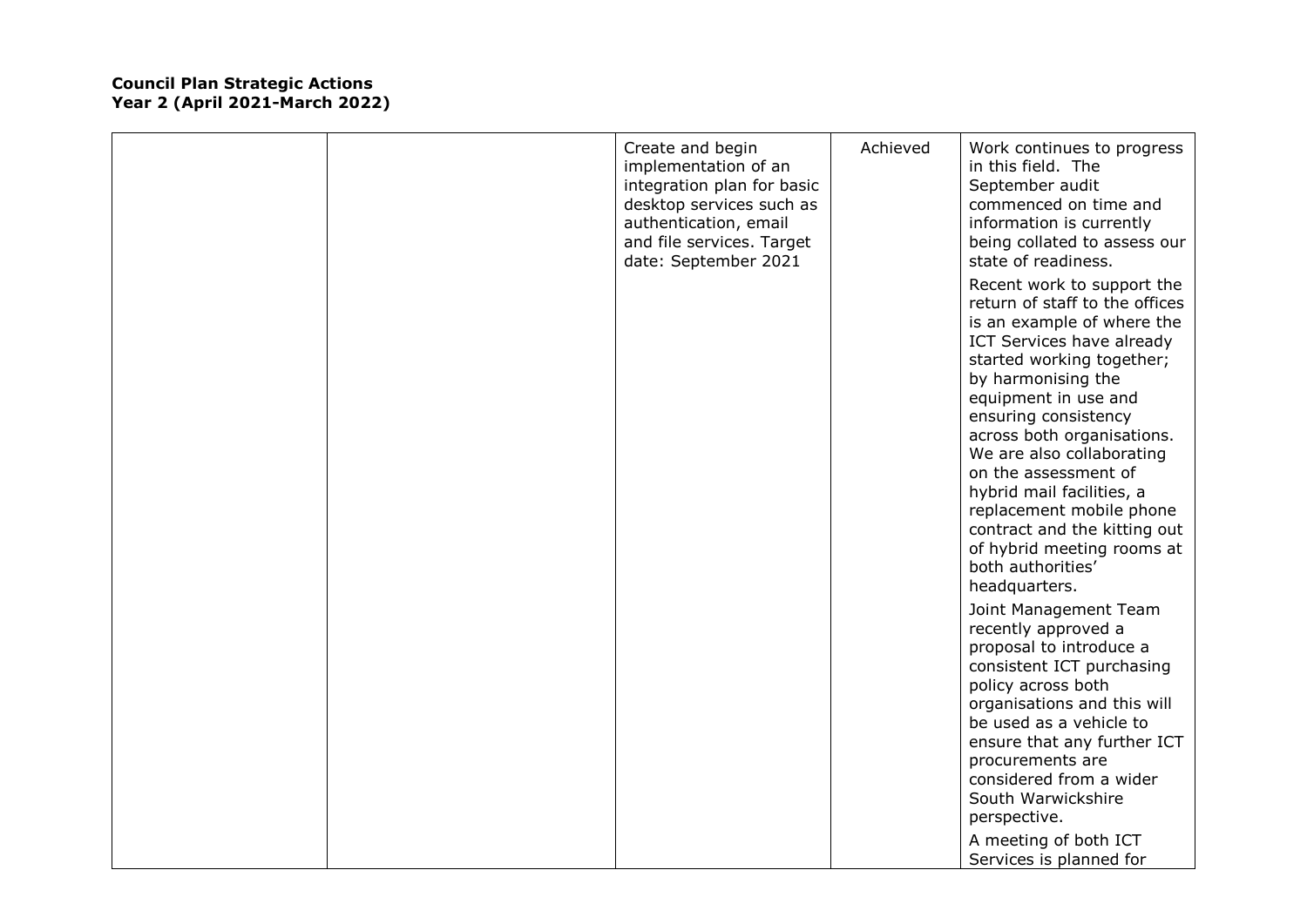|  | <b>Objective/Priority</b><br>Year 2 (2021/22) Task | 2021/22 Performance - Quarter 2 |               |                                                                                                                                                                                                                                                                                                           |  |
|--|----------------------------------------------------|---------------------------------|---------------|-----------------------------------------------------------------------------------------------------------------------------------------------------------------------------------------------------------------------------------------------------------------------------------------------------------|--|
|  |                                                    | <b>Target</b>                   | <b>Status</b> | <b>Quarter 2 Update</b>                                                                                                                                                                                                                                                                                   |  |
|  |                                                    |                                 |               | November 2021 which will<br>act as a formal start for<br>plans to bring our<br>hardware and software<br>infrastructure together.<br>The running order of our<br>software mergers will be<br>governed by priorities<br>established by the Council<br>and will be the subject of a<br>future report to JMT. |  |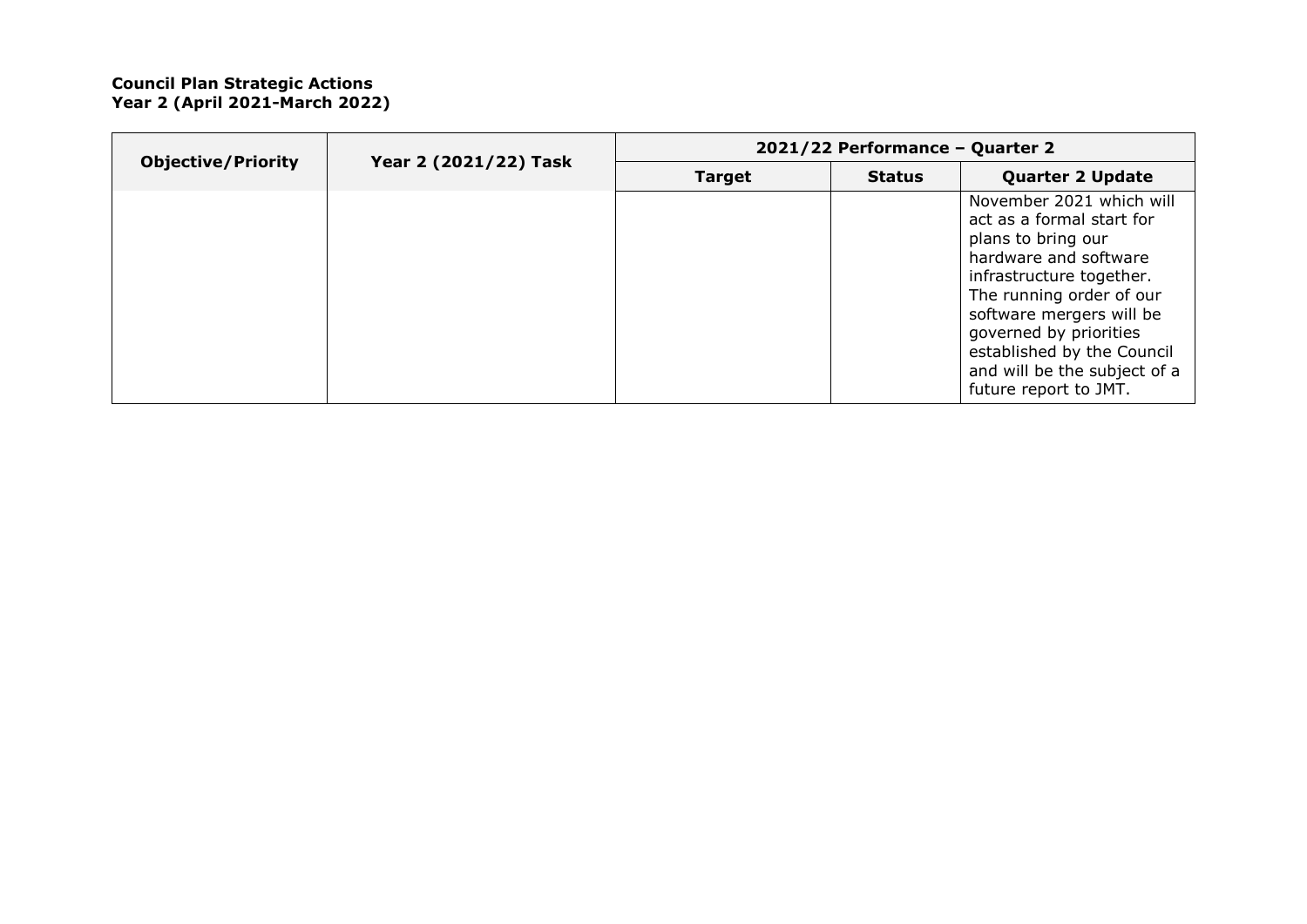|                           |                                                                                                                                                                                     | 2021/22 Performance - Quarter 2                                                                                                                                                  |               |                                                                                                                                                                                                                                                                                                                                                                                   |  |
|---------------------------|-------------------------------------------------------------------------------------------------------------------------------------------------------------------------------------|----------------------------------------------------------------------------------------------------------------------------------------------------------------------------------|---------------|-----------------------------------------------------------------------------------------------------------------------------------------------------------------------------------------------------------------------------------------------------------------------------------------------------------------------------------------------------------------------------------|--|
| <b>Objective/Priority</b> | Year 2 (2021/22) Task                                                                                                                                                               | <b>Target</b>                                                                                                                                                                    | <b>Status</b> | <b>Quarter 2 Update</b>                                                                                                                                                                                                                                                                                                                                                           |  |
|                           | Develop a digital service change<br>process in conjunction with the<br>Ways of Working (WoW) Team<br>that facilitate the digital<br>transformation of services<br>Lead: Head of ICT | Complete the design of a<br>Digital Service Change<br>process that considers<br>the design of service<br>offerings from a digital<br>perspective. Target date:<br>September 2021 | Achieved      | A draft Digital Strategy is<br>due to be considered by<br>the Joint Management<br>Team in November.<br>Thereafter, subject to no<br>major concerns being<br>raised, this will be<br>escalated to Cabinet for<br>consideration.                                                                                                                                                    |  |
|                           |                                                                                                                                                                                     |                                                                                                                                                                                  |               | The current iteration of the<br>Digital Strategy includes a<br>recommendation to<br>establish a dedicated<br>Digital team, responsible<br>for championing and<br>facilitating change within<br>service areas. This team<br>will be responsible for<br>establishing change<br>protocols, publishing these<br>and ensuring they can be<br>enacted across the<br>combined authority. |  |
|                           | Develop ways of working and<br>sharing services with Warwick<br><b>District Council</b><br>Lead: SDC Chief Executive                                                                | Develop a programme<br>for implementation of<br>merger with Warwick<br>District Council. Target<br>date: July 2021                                                               | Achieved      | Programme considered at<br>JASG July.                                                                                                                                                                                                                                                                                                                                             |  |
|                           |                                                                                                                                                                                     | Develop Workforce<br>Strategy for working<br>arrangements post<br>COVID                                                                                                          | Achieved      | Working arrangements<br>post Covid have been<br>implemented. These will<br>need to be reviewed as<br>further integration with<br>Warwick DC continues.                                                                                                                                                                                                                            |  |